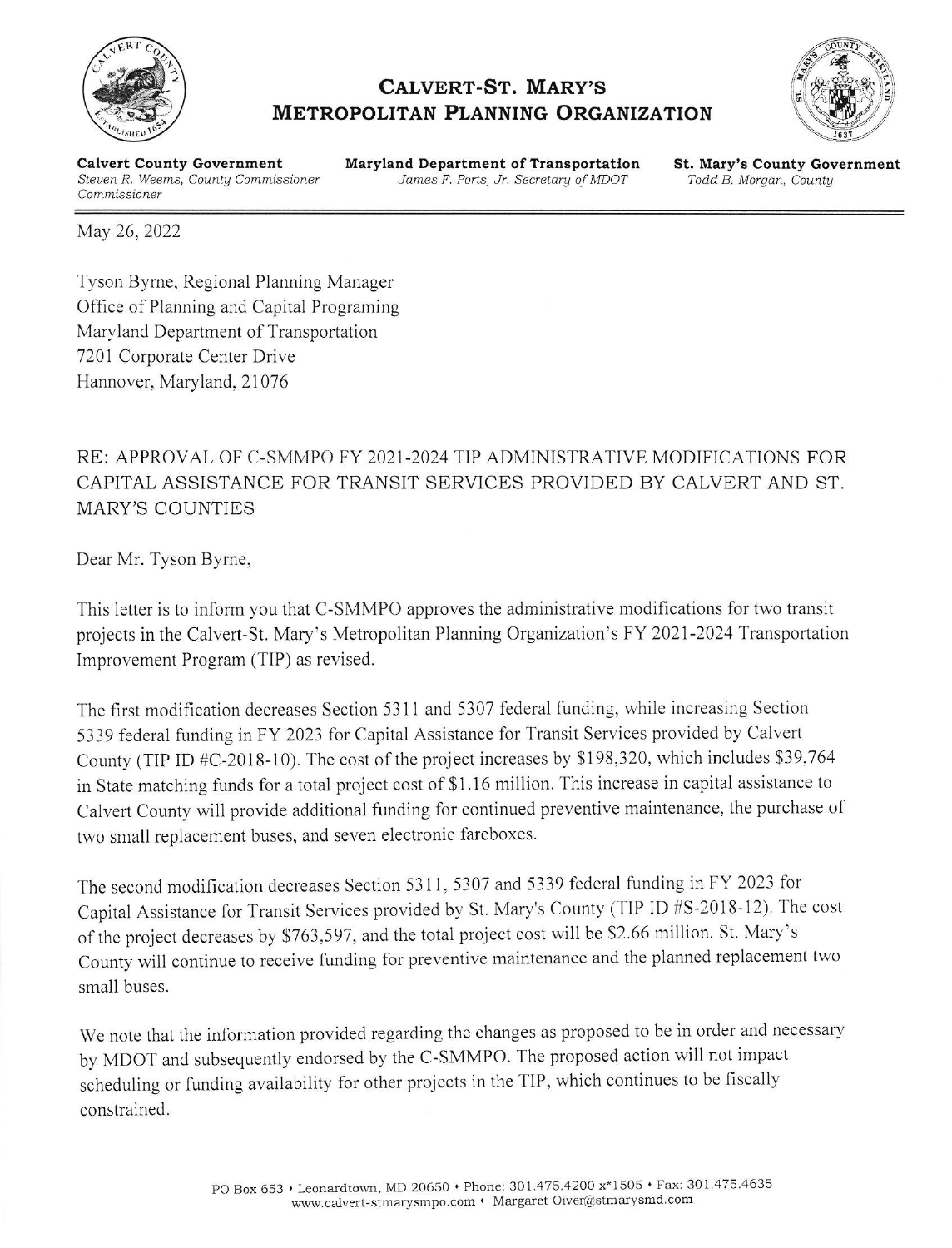Sincerely,

Willie Batent

William B. Hunt, AICP Director, Department of Land Use & Growth Management St. Mary's County Government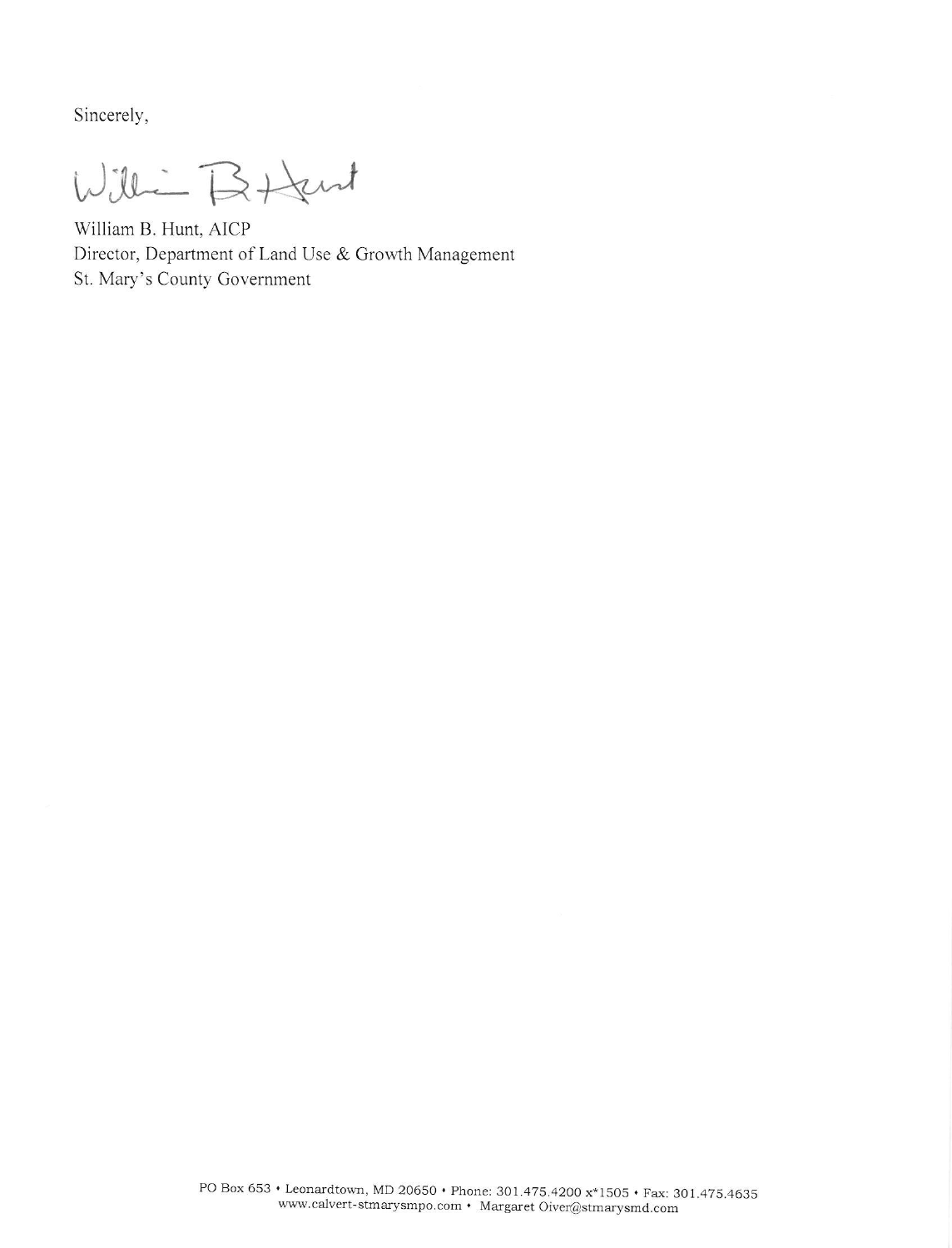

Larry Hogan<br>Governor Boyd K. Rutherford<br>Lt. Governor James F. Ports, Jr.<br>Secretary

 $\overline{\phantom{a}}$ 

April 18. 2022

Mr. Ben Cohen Calvert-St. Mary's Metropolitan Planning Organization St. Mary's County Government, Land Use & Crowth Management P.O. Box 653 4l 770 Baldridge Street Leonardtown. MD 20650

Dear Mr. Cohen:

The Maryland Departrnent of Transportation (MDOT) requests administrative modifications for two transit projects in the Calvert-St. Mary's Metropolitan Pianning Organization's FY 2021- 2024 Transportation Improvement Program (TIP) on behalf of the MDOT Maryland Transit Administration (MDOT MTA).

The first modification decreases Section 5311 and 5307 federal funding, while increasing Section 5339 federal funding in FY 2023 for Capital Assistance for Transit Services provided by Calvert County (TIP ID  $#C-2018-10$ ). The cost of the project increases by \$198,320, which includes  $$39,764$  in State matching funds for a total project cost of  $$1.16$  million. This increase in capital assistance to Calvert County will provide additional funding for continued preventive maintenance, the purchase of two small replacement buses, and seven electronic fareboxes.

The second modification decreases Section 5311, 5307 and 5339 federal funding in FY 2023 for Capital Assistance for Transit Services provided by St. Mary's County (TIP ID #S-2018-12). The cost of the project decreases by \$763,597, and the total project cost will be \$2.66 million. St. Mary's County will continue to receive funding for preventive maintenance and the planned replacement two small buses.

The details of these modifications can be found in the attached request memoranda. The proposed actions will not impact scheduling or funding availability for other projects in the TIP, which continues to be fiscally constrained.